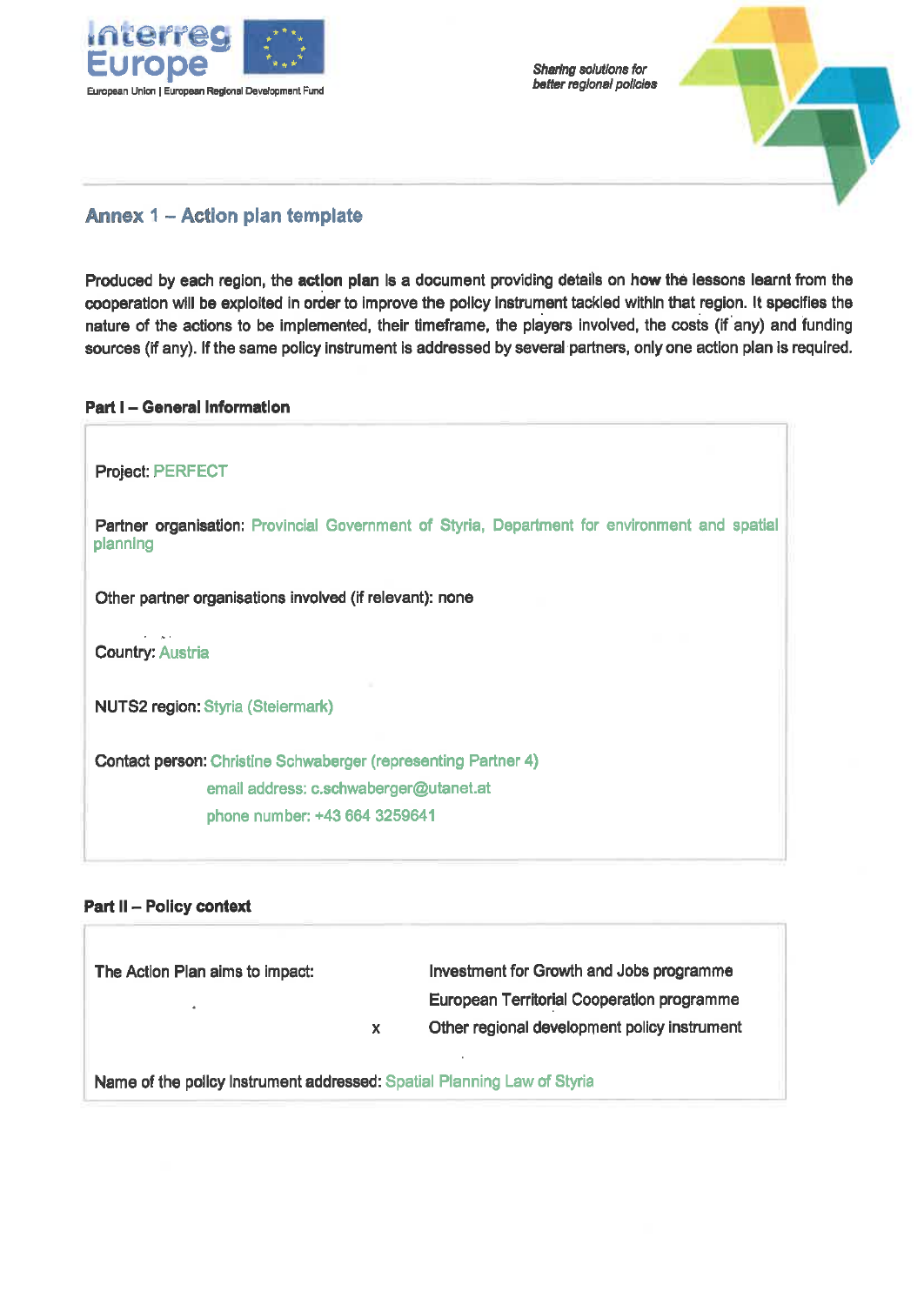## Part III - Details of the actlons envlaaged

ACTION 1: Production of a "GI cookbook" (guidebook) for mainly Styrian local counclls as decision makers to reise the awareness for Gl In spatial planning

1. The background (please describe the lessons learnt from the project that constitute the basis for the development of the present Action Plan) for both actions

During the stakeholder meetings in the first 2 years of the PERFECT project we realized, that one of our stakeholder groups (the spatial plannere) are partly already aware of the necesslty to implement Gl in local spatlal plannlng. In the INTERREG IVC project GRABS (2008-2011) a guideline for using GI in spatial planning, was elaborated and further on disseminated among the planning offices.

However, at the PERFECT-P2P-meeting in Cornwall (November 2017) we realized the importance of involving county and city councillors (e.g. political decision makers) in enhancing GI in spatial planning. This good practice insplred our idea of how we will develop our AP. Therefore, we decided to emphasize our action plan towards a stronger involvement of the planning and political level. So the actlon, Is to produce a kind of guidebook for uslng more Gl and setting determinatlons for It In Styrlan spatial planning instruments and therefore to convince the decision makers of local planning. In Austria we have 9 federal states and each one has its own spatial planning or building up law. Therefore the guidebook is mainly for the Styrian munlclpallties and planners, but of couree the Ideas can be taken aver by other provinces if it fits to thelr law.

2. Action 1 (please llst and describe the actions to be implemented)

The first action is to produce the GI cookbook. In this guidebook the multiple benefits of GI and inspiring good practices learned durlng the PERFECT project will be gathered and summarized äs an easy understandable guldebook, mainly for political decision makers and their advisors. This "Green Infrastructure Cookbook" (it is in a way the outcome of the Actlon plan of Styria) will therefore give further Information on (see the details in the English summary):

- . Definition of GI
- . Need för Gl (multiple beneflts) äs we learned It f.e. from our Amsterdam partner that Gl f.e. can reduce doctor visits of the pereons livlng in green areas.
- . Way of implementatlon In Styrian spatlal planning Instruments
- . Presentlng good practlce examples from local municipalities (äs inspiratlon and proof of effectiveness of Gl): Good examples from the neighbourhood are easier transferable.
- . Lessons leamed from good practises of other PERFECT Partners (the Greening of the playgrounds in Amsterdam, Greening of Roofs In Amsterdam, the Stockholm System In the city of Graz, the multifunctional use of streams, waterbodies, green space and recreation in Ljubljana, the socioecological effects of parklands and flooding areas in London etc.).

## ACTION 2: Dissemination of the "GI cookbook"

The outcome (a printed version of the document and a digital one) will be distributed at/by:

- $\bullet$  further stakeholder meetings in Phase 2 mainly directly presented in the municipalities
- voluntarily study visits with city councillors and planners (like we had in Phase 1)
- . other dlssemlnatlon events (Planner days, aso)
- . website of the Department för Environment and Spatlal Plannlng of Partner 4 STMK
- e-mails to all 287 municipallties of the Province of Styria, planners and political office in charge of spatlal planning, our stakeholdergroups llke the Styrian alliance of cities and/or alllance of municipalities. The political office is already involved in our action plan, the advisors of the politicians already took part in a P2P meeting (Comwall) and in the 5th PSC-meetlng in Amsterdam. This is important as they can convince the relevant politicians for changes in the spatial planning law, concerning more determlnations in implementation of Gl.
- 3. Players involved (please indicate the organisations in the region who are involved in the development and implementation of the action and explain their role)  $-$  for both actions
- . Department för Environment and Spatlal Planning of Partner 4 STMK (controlllng authority for all spatial planning instruments in Styria, all existing planning instruments of all municipalities are 'collected here)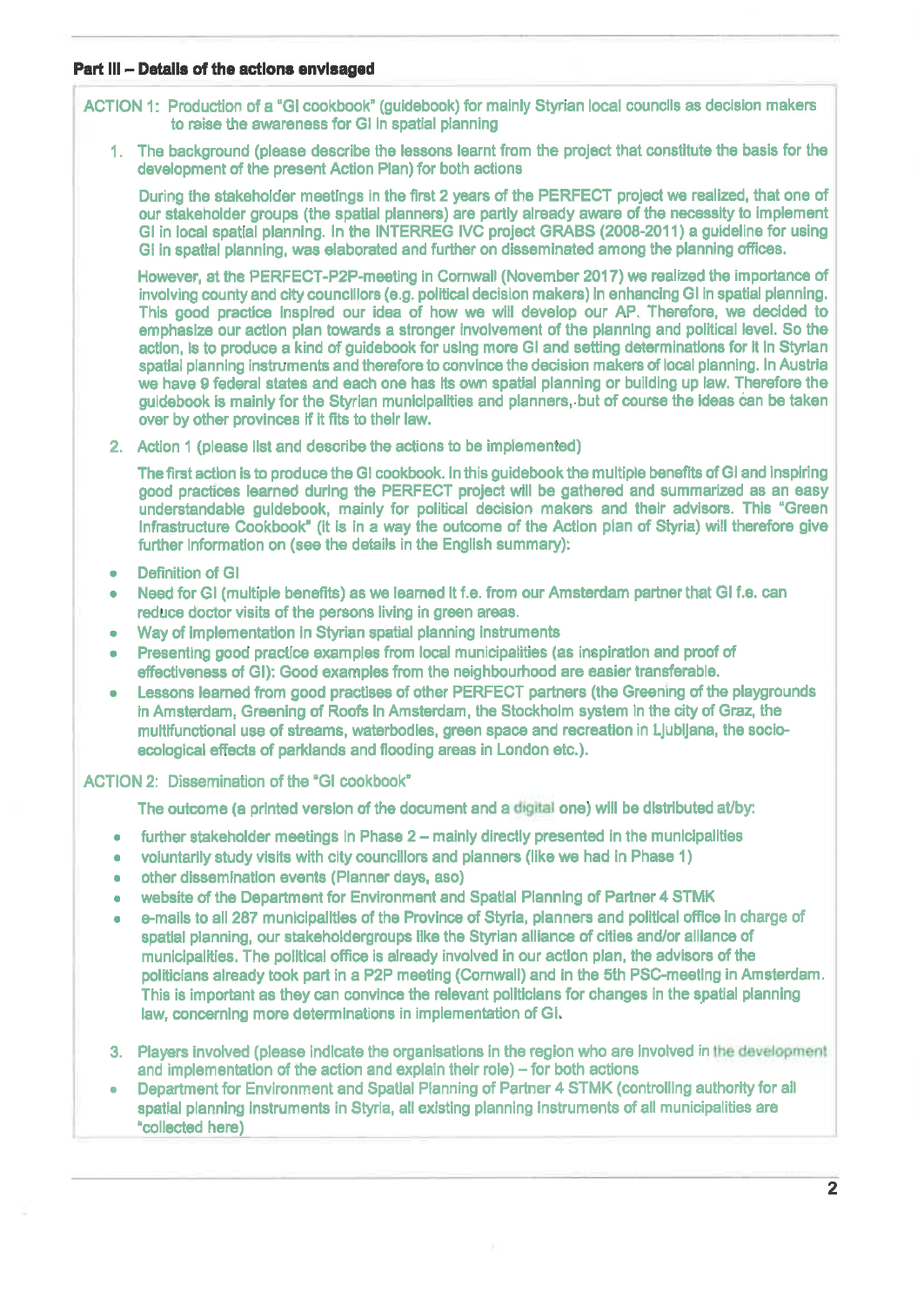- . All municipalities of the Province of Styria (in Charge of legal determination of their local spatial planning instruments).
- Spatial Planners (experts and professionals assigned by the municipalities)
- . Political Office at the Provincial Government of Styria (responsible for the spatial planning law)
- 4. Timeframe (for both actlons)

### Phase 1

#### Summer/Autumn 2019:

- . Monitoring of already existing planning Instruments with Gl in the Styrian municipalities
- . Draft of "The Green Infrastructure Cookbook": until 06/2019. fThe German verslon will be flnallsed 1.9.2019)
- . Final Version: until September 2019
- . Dissemination:
	- starts in second semester of 2019 (to the stakeholdergroups) printed version available in department
	- The guidebook will be on the homepage of the department of spatial planning (Partner STMK) äs a download, up from autumn 2019 (municipalities and planners will be informed about it via email in September 2019)
	- The Guidebook will be distributed via mail to the 287 municipalities in Styria.

#### Phase 2

#### 2020

Implementing at local spatial planning level by addressing of probably 2 local municipalities in Phase 2 (1 per Semester in 2020). The guidebook can be also presented in a meeting of the councils in their municipality. There are some municipalities, which are already very interested in implementing more GI in the planning instruments on a local level, due to participating in our stakeholder meetings and study visits. The city council of Leibnitz f.e. had already a study visit to our Perfect partner Ljubljana and was inspired about the good practices and the project itself. In thls way the municipality got already to know the multiple benefits of Gl in a very detailed study visit with good practise examples in Ljubljana City. Now it is up to them to implement the Gl in their planning Instruments. This good example will give a help for the other Styrian municipalities. Feedbacks to thls can be glven at the Project Partnermeetlng In Autumn 2020.

2021

Evaluating:  $\bullet$ 

At the second year of phase 2 (especially in spring 2021) the effect of this leaming process can be evaluated in the different zoning maps of the city of Leibnitz and also in the development concept, but also in the other Styrian municipalities.

It will be done a second research in the department of spatial planning of the provincial government of Styria.

Monitoring:  $\hat{\mathbf{a}}$ 

There should be hopefully a difference of the amount of planning instruments of using GI. A main focus will be done of course in the percentage of Gl In the development concepts, äs this is our aim for the selfdeflned performance indicator (20% of Gl). The final result should be the changing of the Styrian spatial planning law (Policy Instrument of Partner 4) to this aspect - that the municipalities have to implement 20 % of GI in their development concepts. But this is in the "hands" of the politicians.

5. Costs: The monltorlng costs are covered within the budget of PERFECT for phase 2.

6. Funding sources: (none) - The dissemination and evaluating costs are all covered wlthln the budget via the partner's own resources